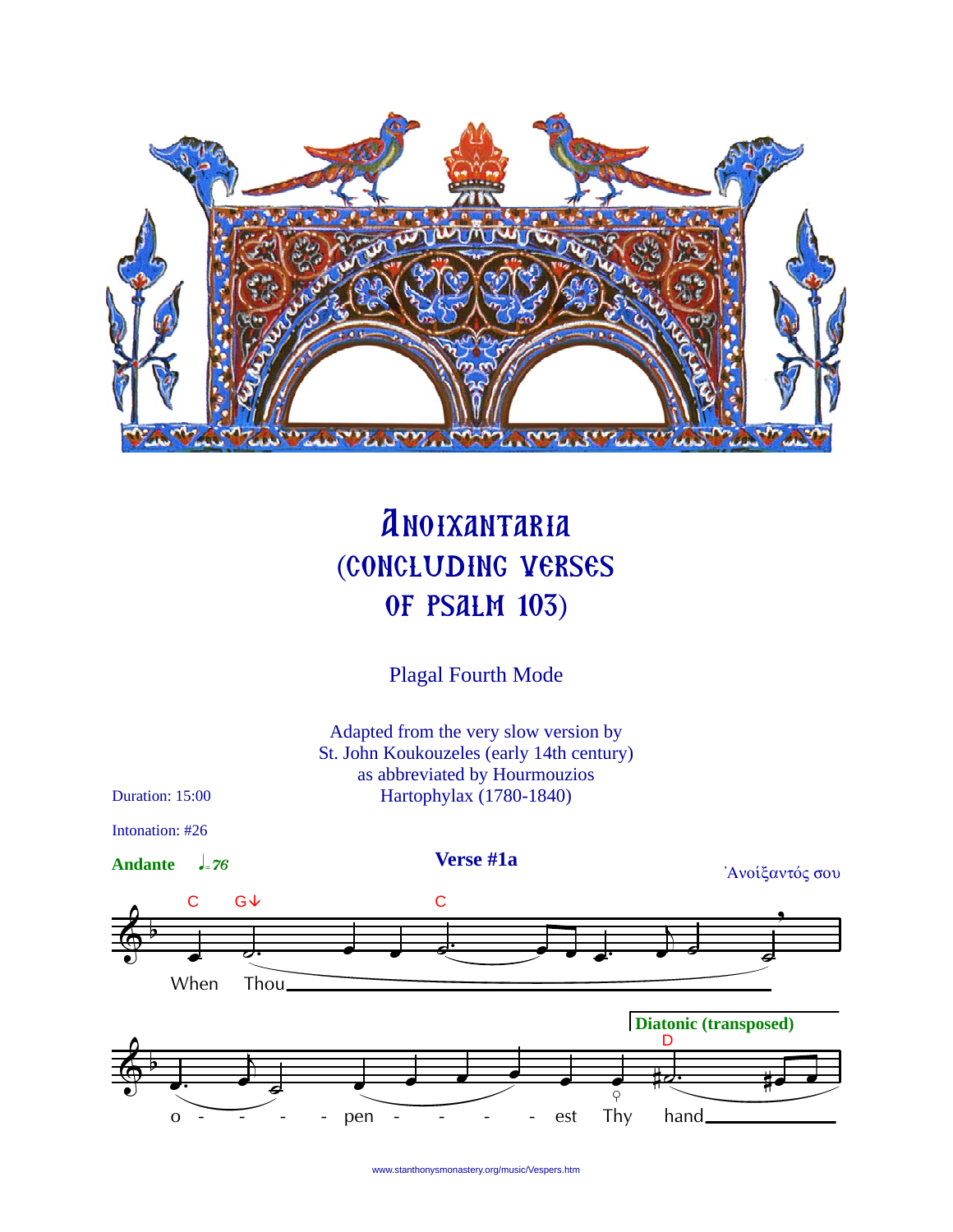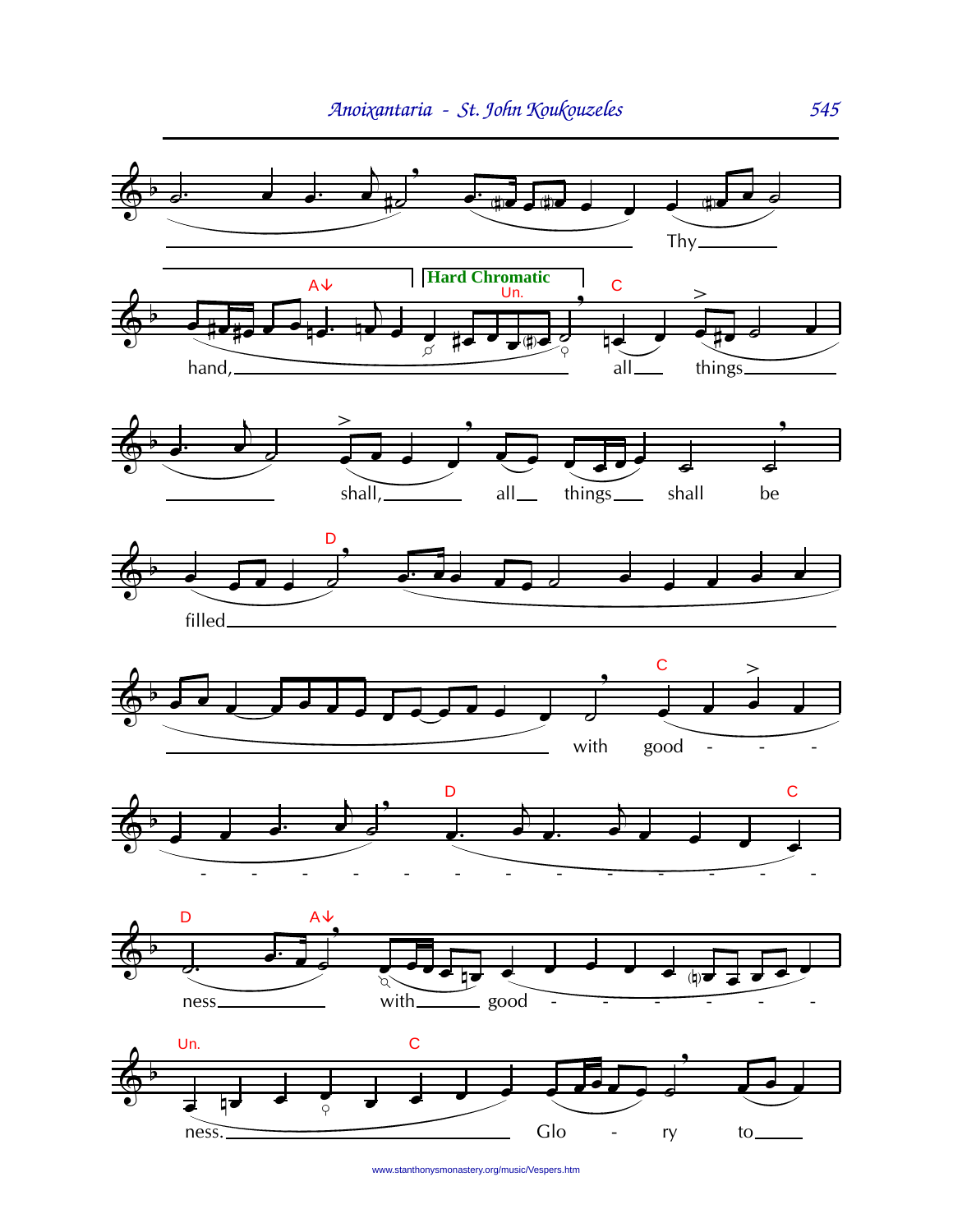







Verse #1b

'Αποστρέψαντος







www.stanthonysmonastery.org/music/Vespers.htm

546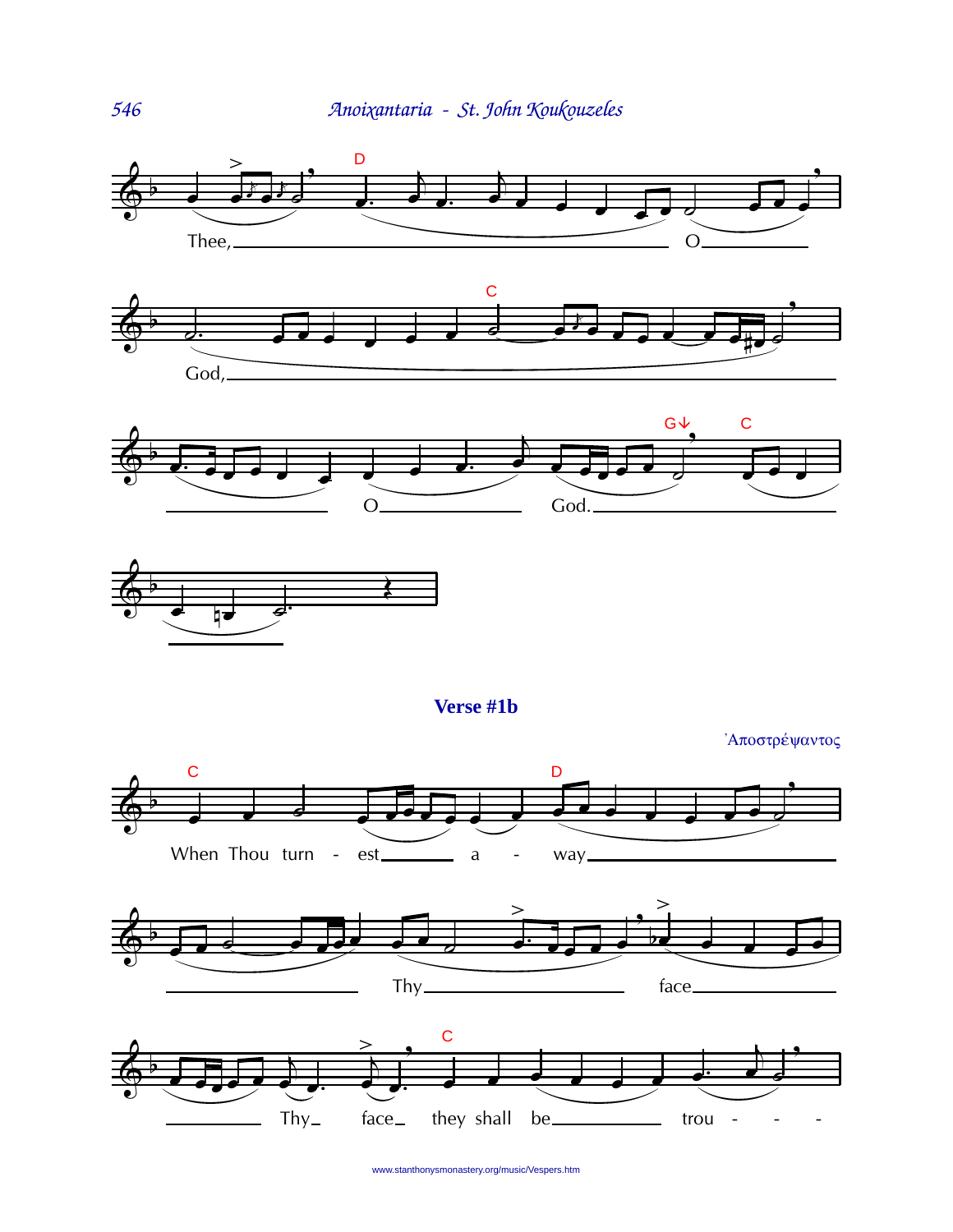













Αντανελείς το πνεύμα

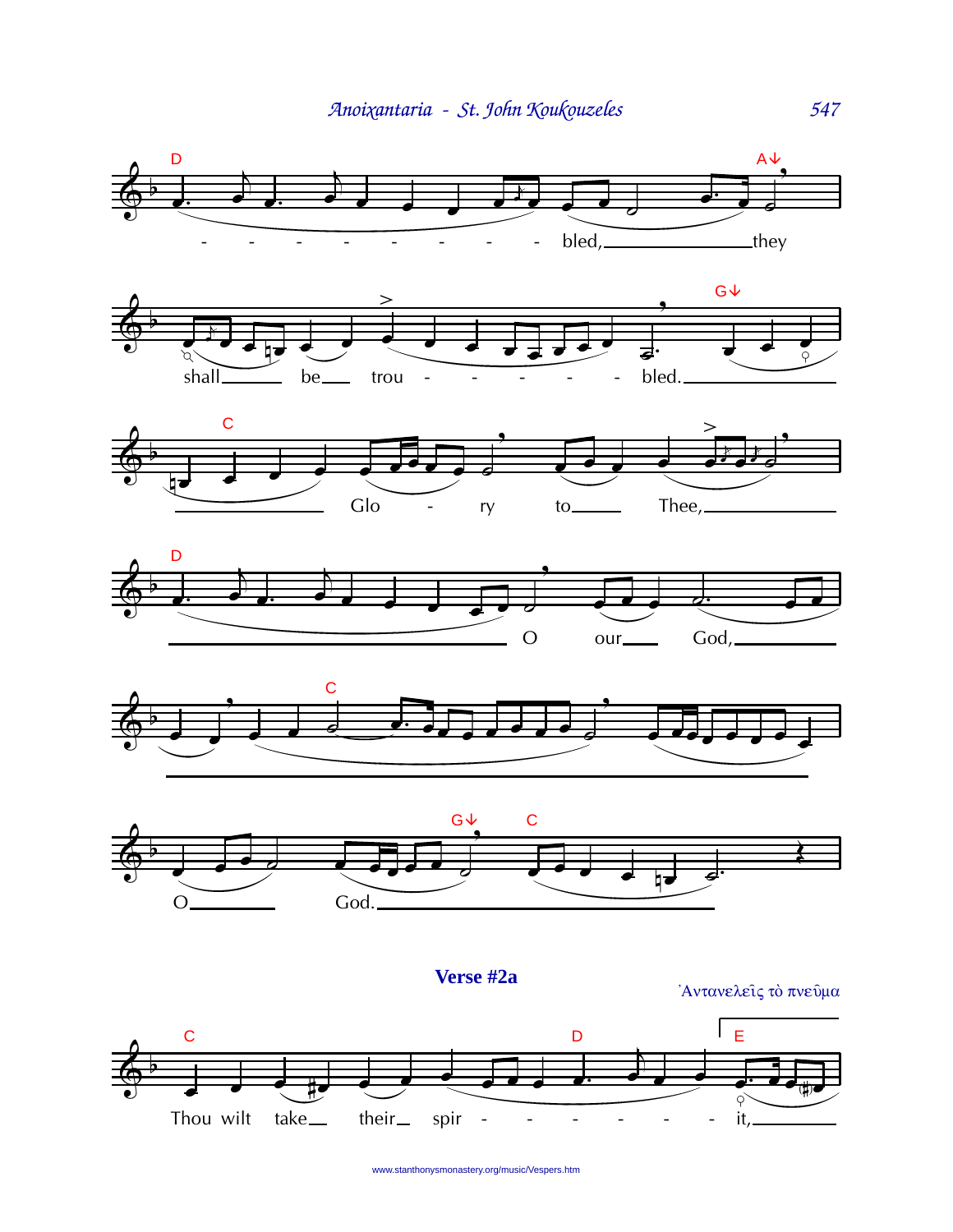

548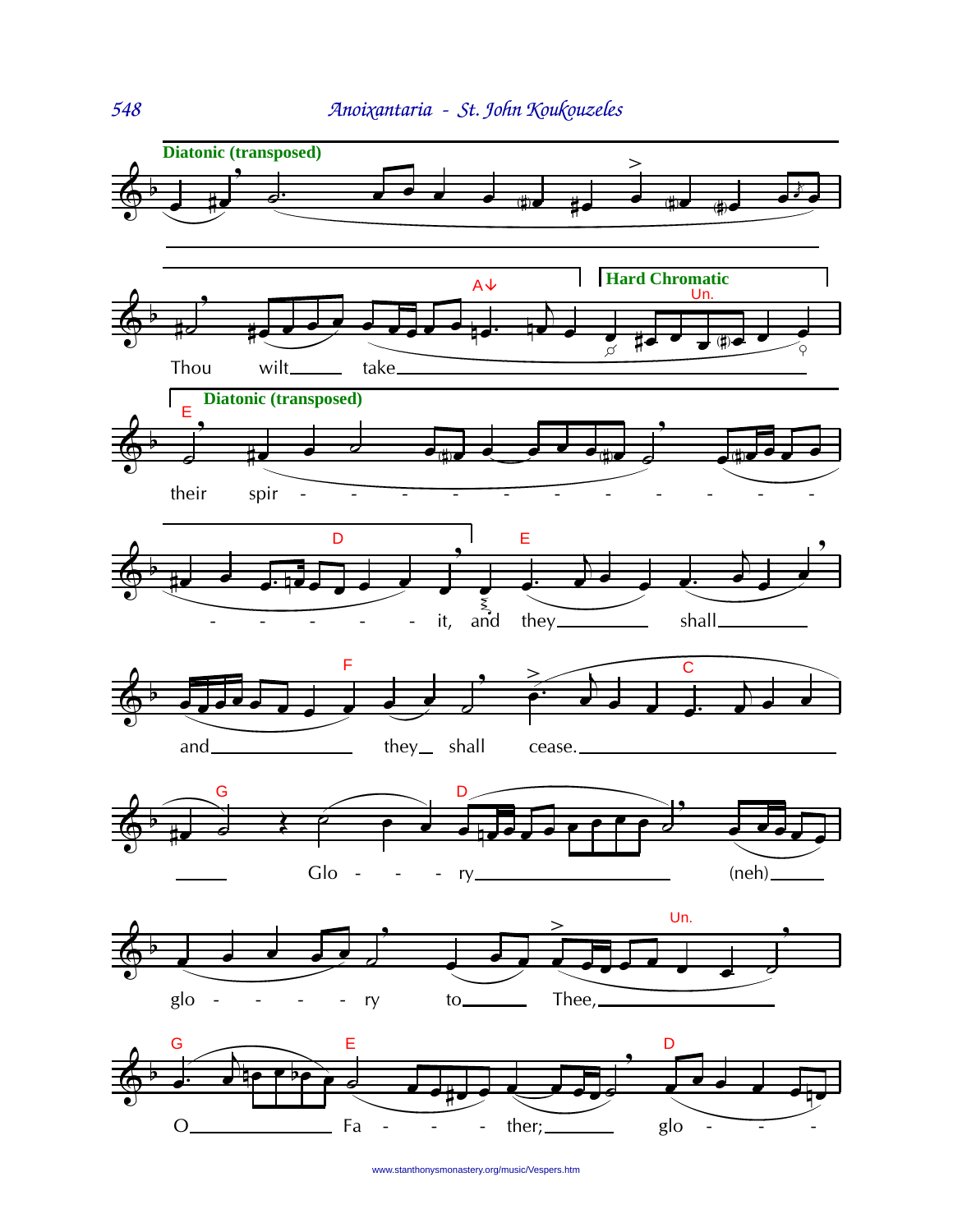![](_page_5_Figure_1.jpeg)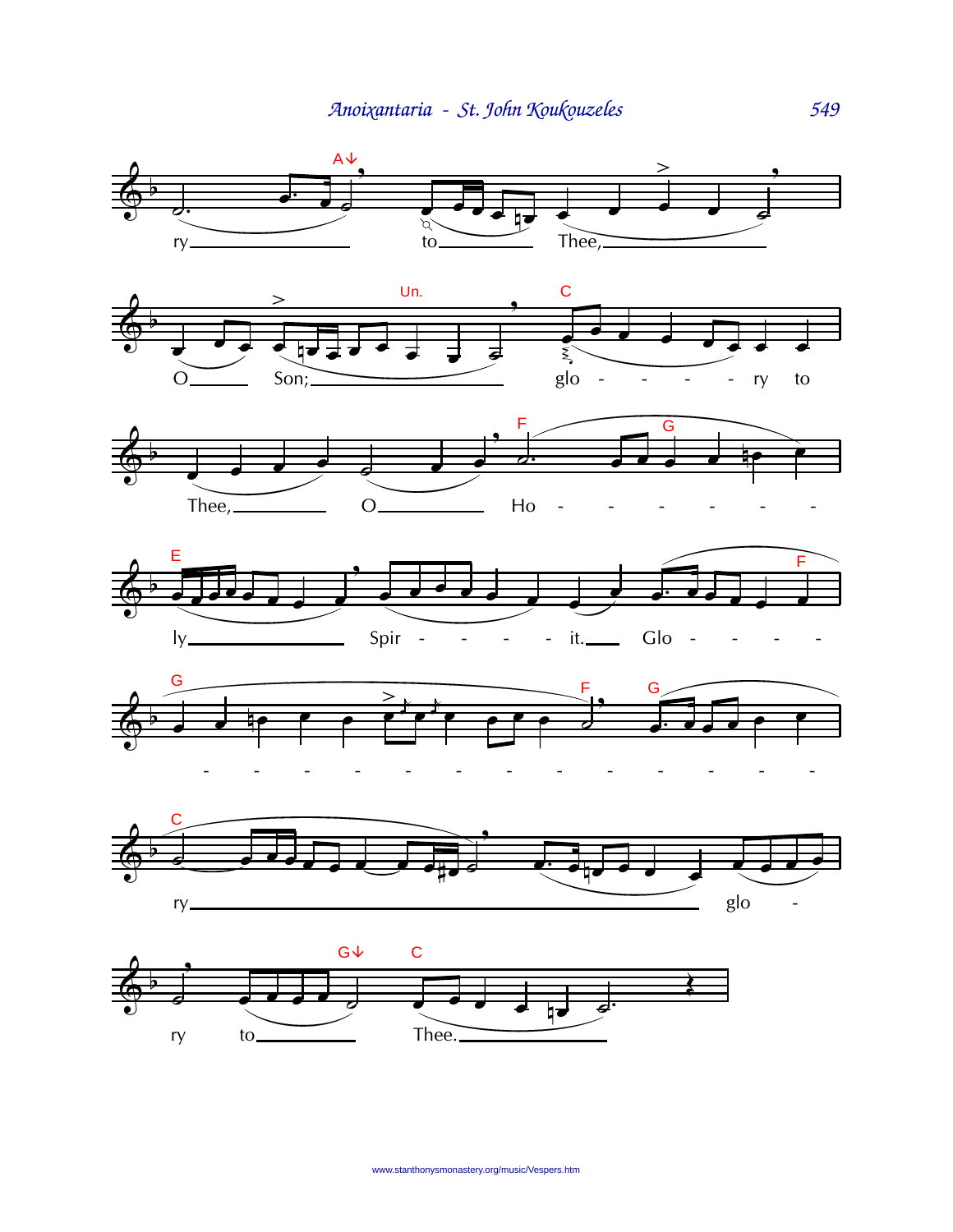Verse #2b

![](_page_6_Figure_2.jpeg)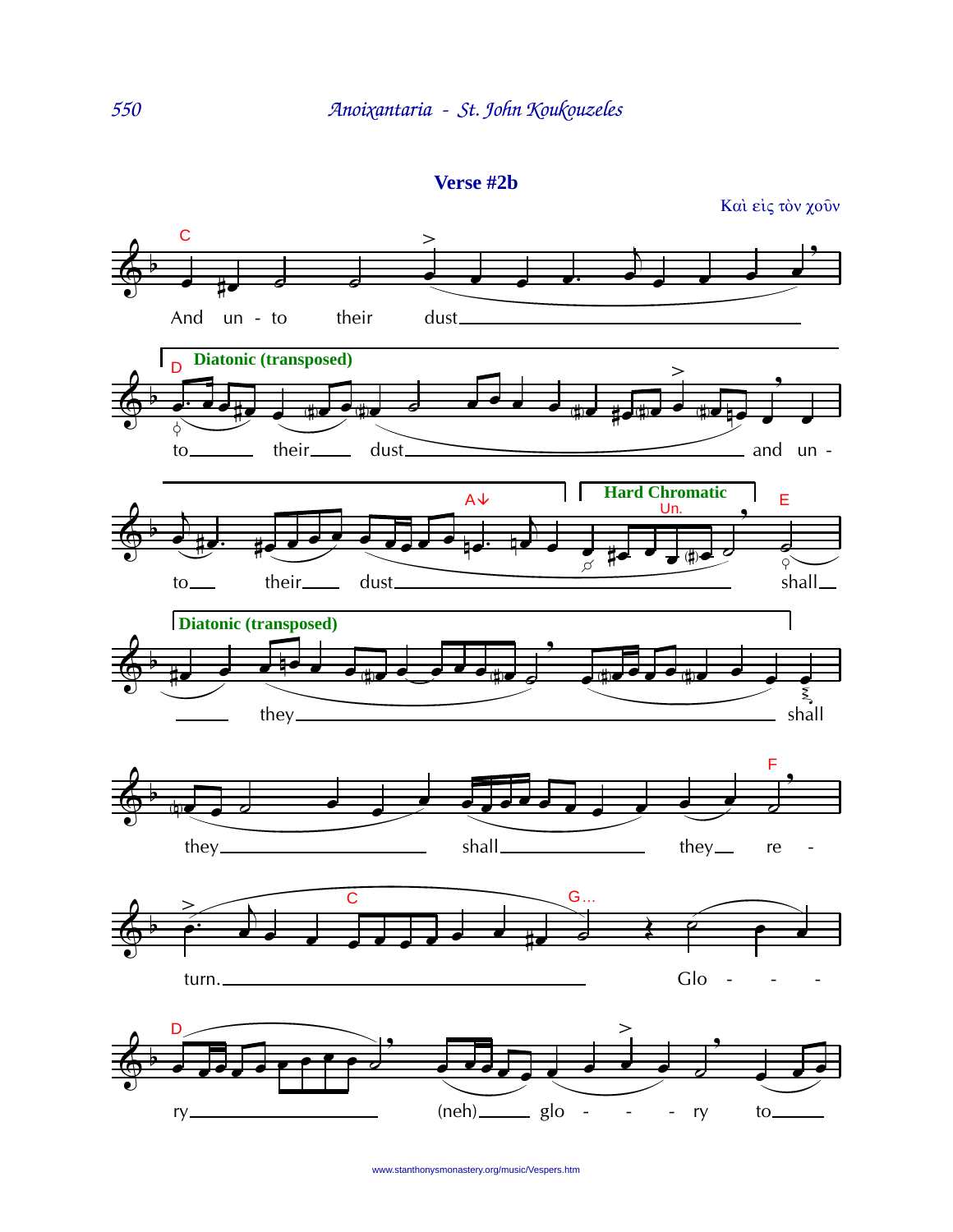![](_page_7_Figure_1.jpeg)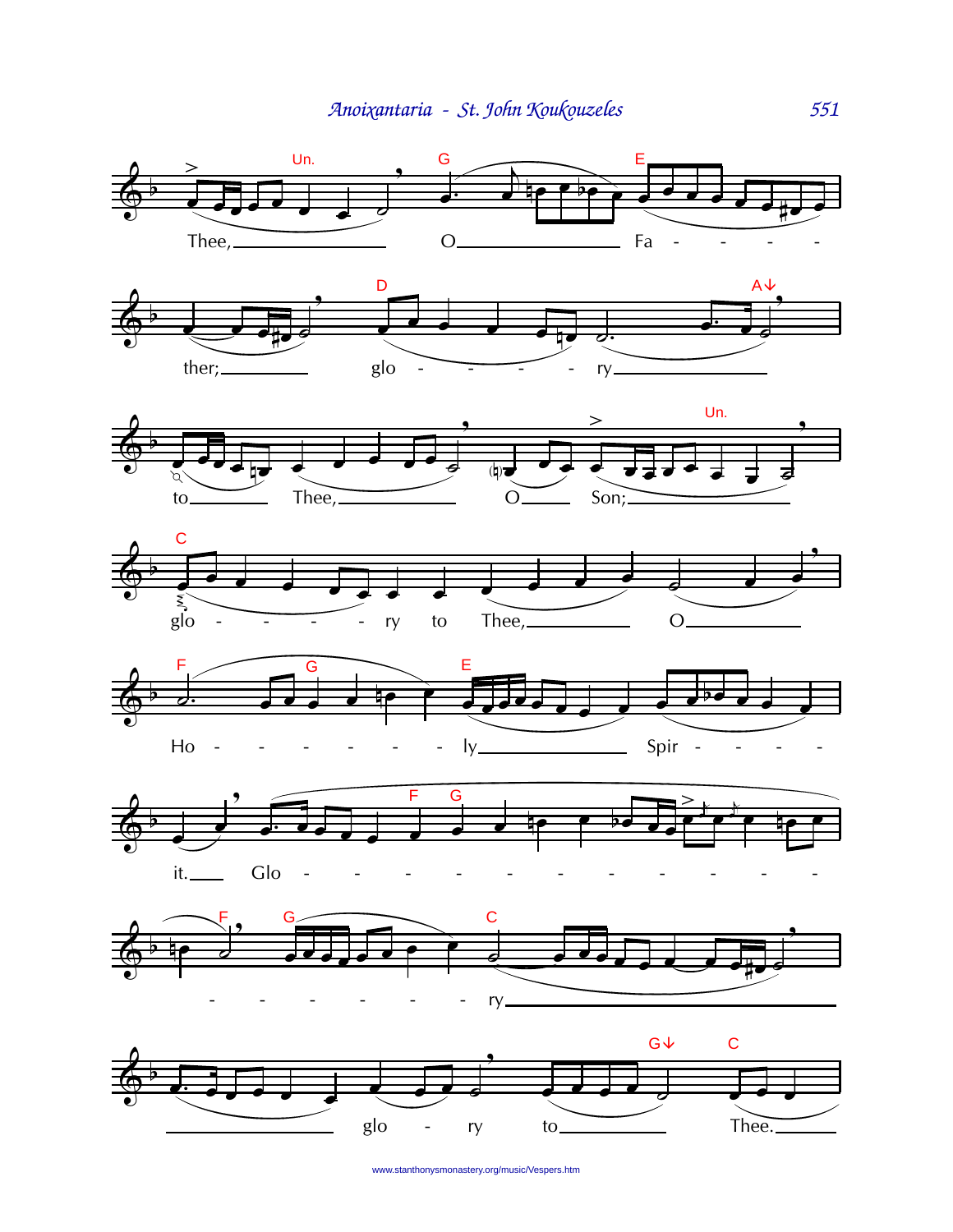![](_page_8_Figure_1.jpeg)

*A common practice on the Holy Mountain today is to continue with verse #3 of the Anoixantaria of Phokaeus on page 508.*

## **Verse #3a**

adapted from version by Georgios Panaretos (14th century) as abbreviated by Hourmouzios Hartophylax  $E\xi\alpha\pi\omega\sigma\tau\epsilon\lambda\epsilon\hat{i}\zeta$ 

![](_page_8_Figure_6.jpeg)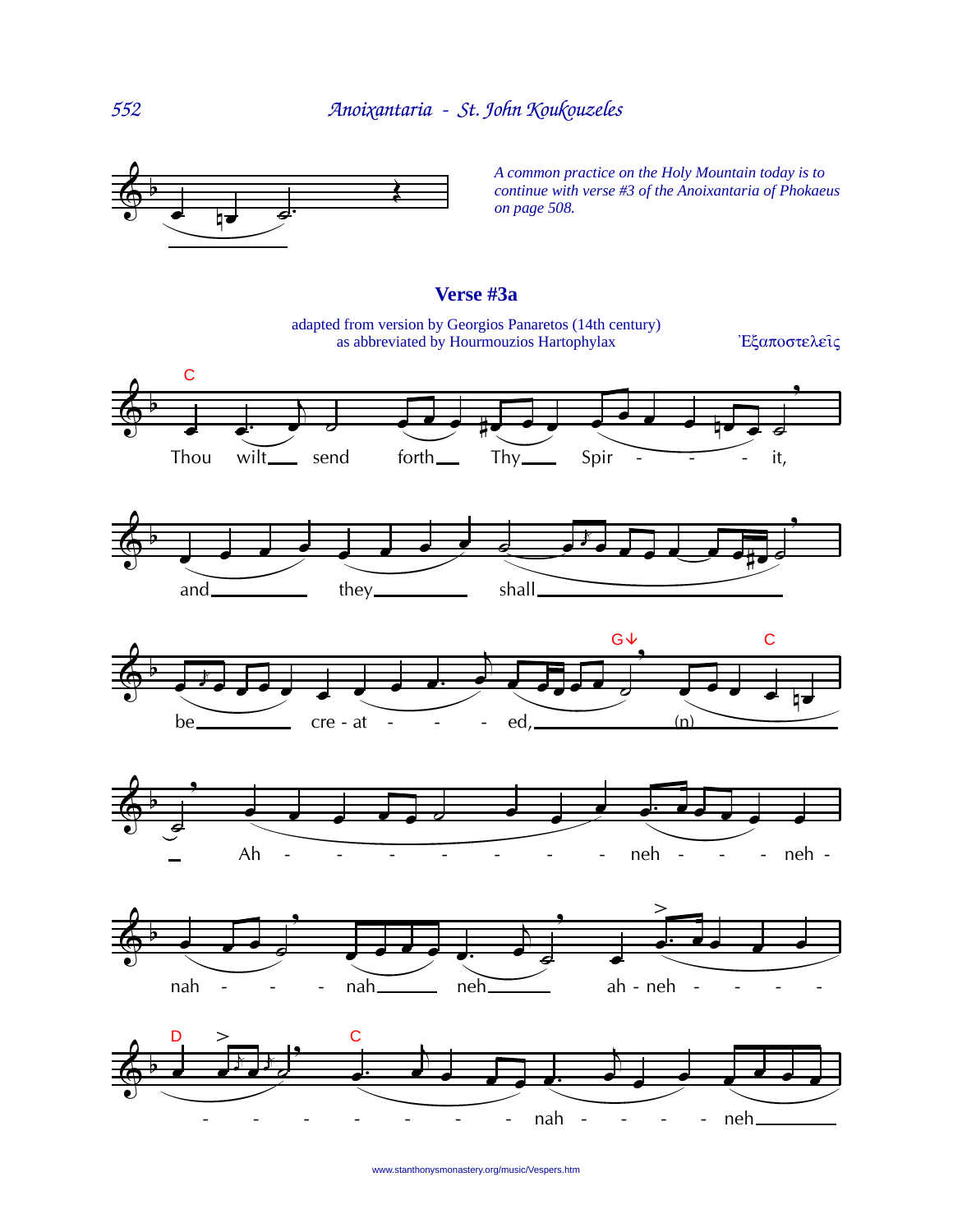![](_page_9_Figure_1.jpeg)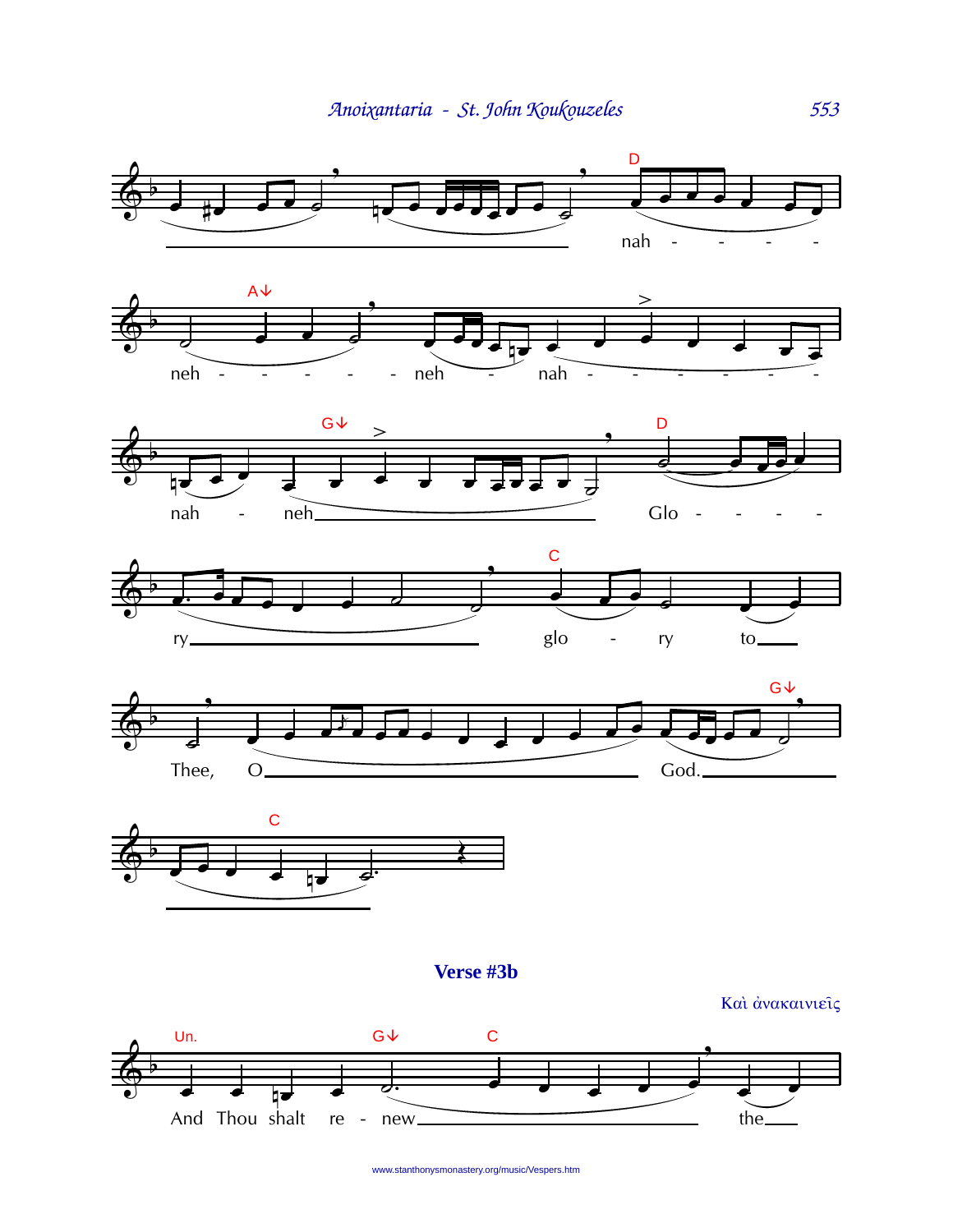![](_page_10_Figure_1.jpeg)